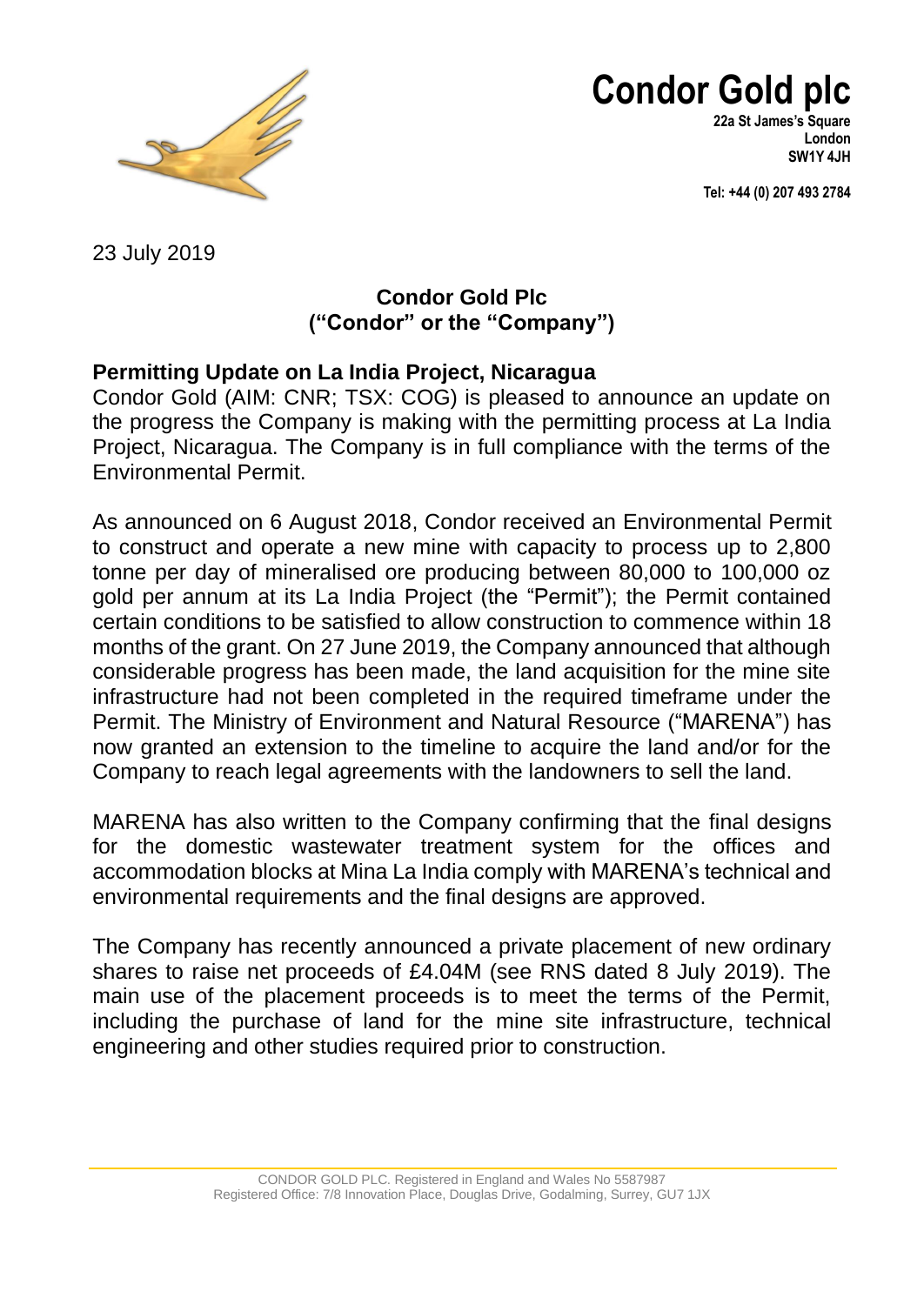The Company is making good progress with the completion of two Environmental Impact Assessments, which will be submitted to the Ministry of Environment and Natural Resource in the second half of 2019 and will apply for Environmental Permits for the high grade Mestiza and America satellite feeder pits as well, which have the potential to increase annual production from open pit material by 50% to 120,000 oz gold p.a. for a seven year life of mine. The feeder pits have in aggregate 206 thousand tonnes ("Kt") at a grade of 9.9 g/t (66,000 oz contained metal) in the Indicated category and 1,018Kt at 4.6 g/t (152,000 oz contained gold in the Inferred category) (see RNS dated 5 March 2019). Upon completion of the permitting of the two feeder pits approximately 1M oz gold of Mineral Resource in the Indicated and Inferred category will be permitted for extraction, producing approximately 800,000 oz gold. It is the intention to permit at a later stage the underground Mineral Resources of 1.27Mt at a grade of 5.8 g/t gold, for 238,000 oz gold in the Indicated category and 5.47Mt at a grade of 5.1 g/t gold, for 889,000 oz gold in the Inferred category.

# **- Ends -**

For further information please visit www.condorgold.com or contact:

| Condor Gold plc                 | Mark Child, Chairman and CEO<br>+44 (0) 20 7493 2784               |
|---------------------------------|--------------------------------------------------------------------|
| Beaumont Cornish Limited        | Roland Cornish and James Biddle<br>+44 (0) 20 7628 3396            |
| <b>Numis Securities Limited</b> | John Prior and James Black<br>+44 (0) 20 7260 1000                 |
| <b>Blytheweigh</b>              | Tim Blythe, Camilla Horsfall and Megan Ray<br>+44 (0) 20 7138 3204 |

# **About Condor Gold plc:**

Condor Gold plc was admitted to AIM in May 2006 and dual listed on the TSX in January 2018. The Company is a gold exploration and development company with a focus on Nicaragua.

In August 2018, the Company announced that the Ministry of the Environment in Nicaragua had granted the Company the Environmental Permit ("EP") for the development, construction and operation of a processing plant with capacity to process up to 2,800 tonnes per day at its whollyowned La India gold project ("La India Project"). The EP is considered to be the master permit for mining operations in Nicaragua. Condor Gold published a PFS on La India Project in December 2014, as summarised in the Technical Report (as defined below). The PFS details an open pit gold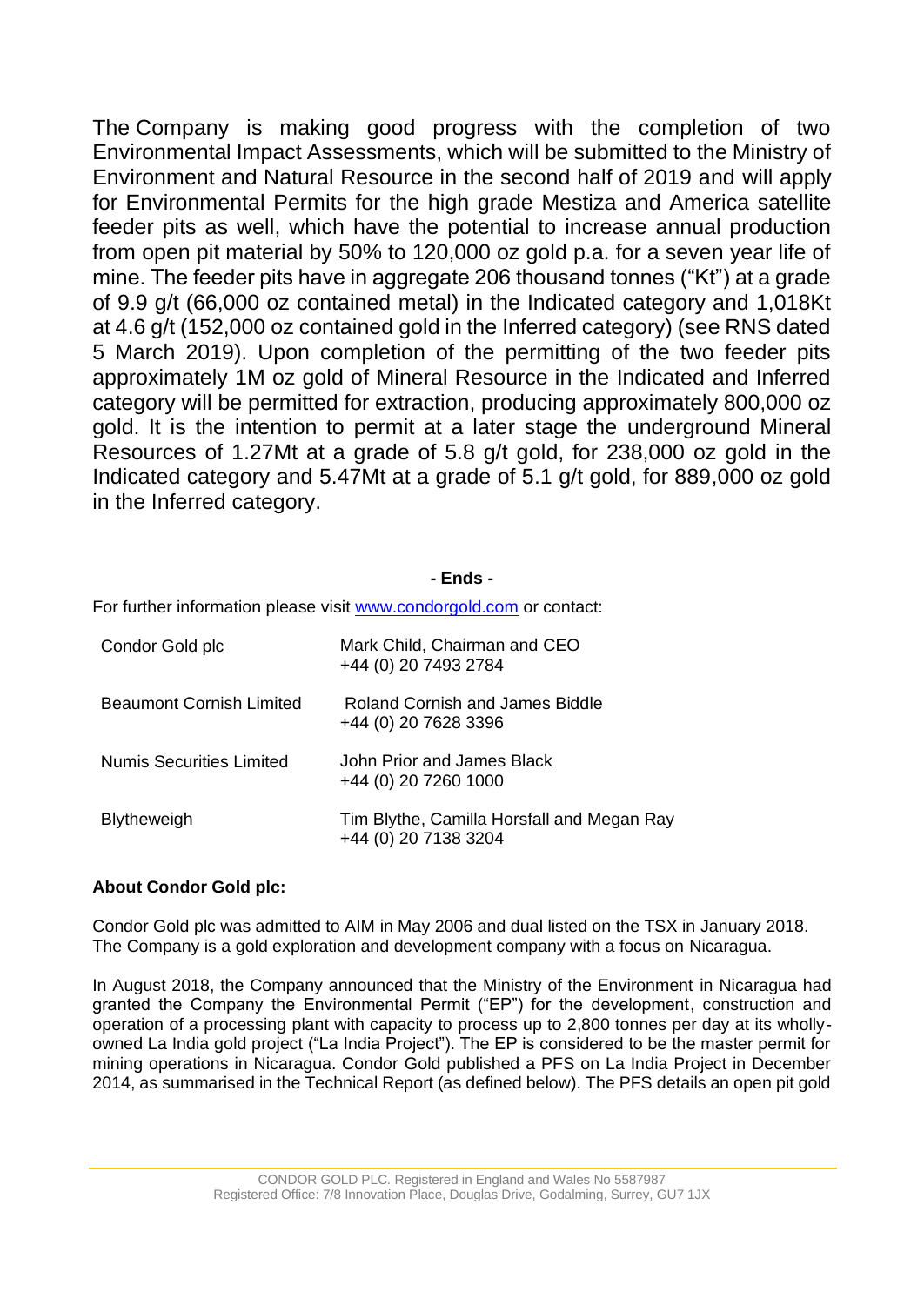Mineral Reserve in the Probable category of 6.9 Mt at 3.0 g/t gold for 675,000 oz gold, producing 80,000 oz gold per annum for seven years. La India Project contains a Mineral Resource of 9,850Kt at 3.6 g/t gold for 1,140Koz gold in the Indicated category and 8,479Kt at 4.3g/t gold for 1,179Koz gold in the Inferred category. The Indicated Mineral Resource is inclusive of the Mineral Reserve.

# **Disclaimer**

Neither the contents of the Company's website nor the contents of any website accessible from hyperlinks on the Company's website (or any other website) is incorporated into, or forms part of, this announcement.

# **Qualified Persons**

The Mineral Resource Estimate has been completed by Ben Parsons, a Principal Consultant (Resource Geology) with SRK Consulting (U.S.), Inc, who is a Member of the Australian Institute of Mining and Metallurgy, MAusIMM(CP). Ben Parsons has some eighteen years' experience in the exploration, definition and mining of precious and base metal Mineral Resources. Ben Parsons is a full-time employee of SRK Consulting (U.S.), Inc, an independent Consultancy, and has sufficient experience which is relevant to the style of mineralisation and type of deposit under consideration, and to the type of activity which he is undertaking to qualify as a "qualified person" as defined by NI 43-101 and as required by the June 2009 Edition of the AIM Note for Mining and Oil & Gas Companies. Ben Parsons consents to the inclusion in the announcement of the matters based on their information in the form and context in which it appears and confirms that this information is accurate and not false or misleading.

The technical and scientific information in this press release has been reviewed, verified and approved by Andrew Cheatle, P.Geo., who is a "qualified person" as defined by NI 43-101.

# **Technical Information**

Certain disclosure contained in this news release of a scientific or technical nature has been summarised or extracted from the technical report entitled "*Technical Report on the La India Gold Project, Nicaragua, December 2014*", dated November 13, 2017 with an effective date of December 21, 2014 (the "**Technical Report**"), prepared in accordance with NI 43-101. The Technical Report was prepared by or under the supervision of Tim Lucks, Principal Consultant (Geology & Project Management), Gabor Bacsfalusi, Principal Consultant (Mining), Benjamin Parsons, Principal Consultant (Resource Geology), each of SRK Consulting (UK) Limited, and Neil Lincoln of Lycopodium Minerals Canada Ltd., each of whom is an independent "qualified person" as defined by NI 43-101.

# **Forward Looking Statements**

*All statements in this press release, other than statements of historical fact, are 'forward-looking information' with respect to the Company within the meaning of applicable securities laws, including statements with respect to: the Mineral Resources, Mineral Reserves and future production rates and plans at the La India Project. Forward-looking information is often, but not always, identified by the use of words such as: "seek", "anticipate", "plan", "continue", "strategies", "estimate", "expect", "project", "predict", "potential", "targeting", "intends", "believe", "potential", "could", "might", "will" and similar expressions. Forward-looking information is not a guarantee of future performance and is based upon a number of estimates and assumptions of management at the date the statements*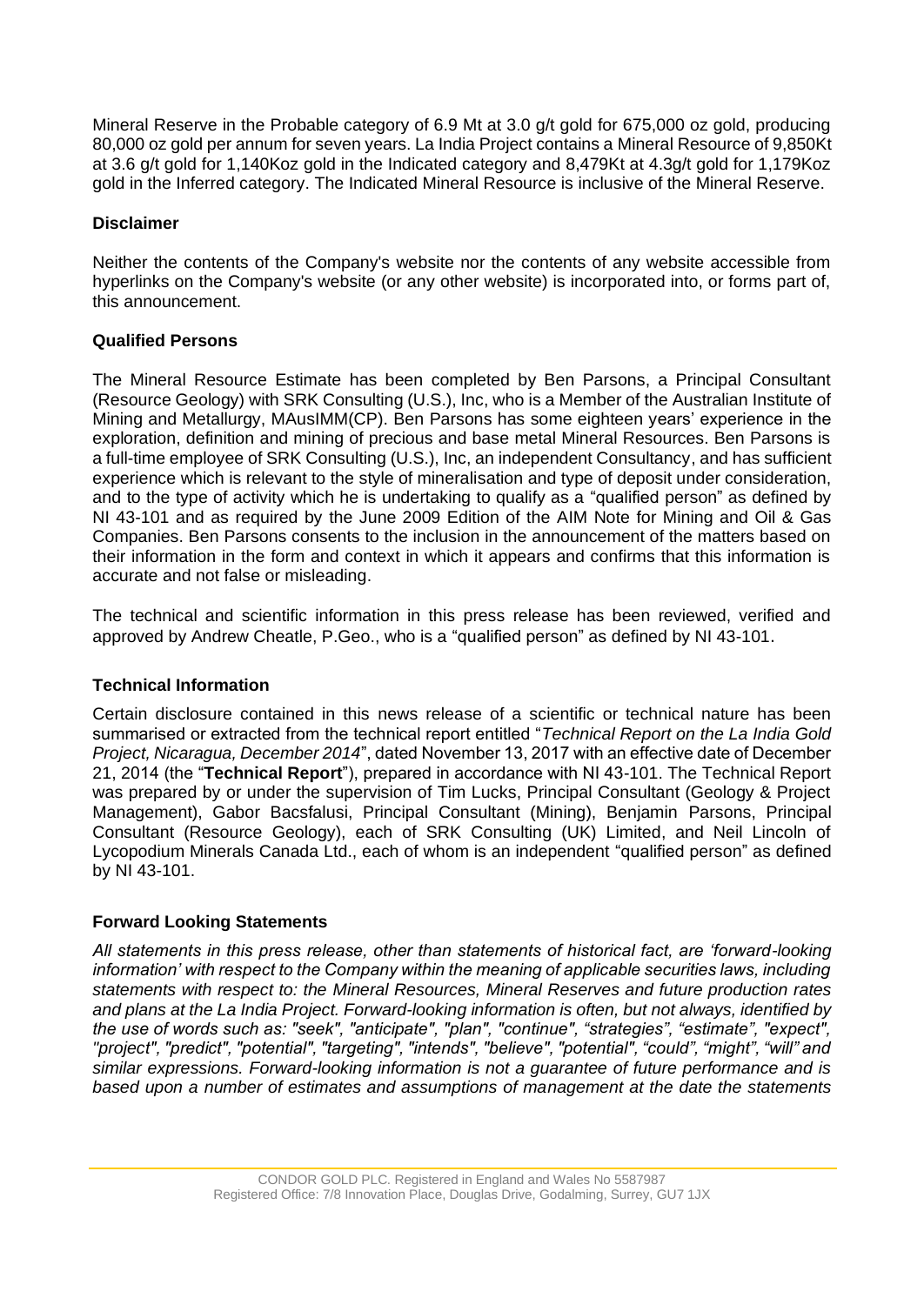*are made including, among others, assumptions regarding: future commodity prices and royalty regimes; availability of skilled labour; timing and amount of capital expenditures; future currency exchange and interest rates; the impact of increasing competition; general conditions in economic and financial markets; availability of drilling and related equipment; effects of regulation by governmental agencies; the receipt of required permits; royalty rates; future tax rates; future operating costs; availability of future sources of funding; ability to obtain financing and assumptions underlying estimates related to adjusted funds from operations. Many assumptions are based on factors and events that are not within the control of the Company and there is no assurance they will prove to be correct.* 

*Such forward-looking information involves known and unknown risks, which may cause the actual results to be materially different from any future results expressed or implied by such forwardlooking information, including, risks related to: mineral exploration, development and operating risks; estimation of mineralisation, resources and reserves; environmental, health and safety regulations of the resource industry; competitive conditions; operational risks; liquidity and financing risks; funding risk; exploration costs; uninsurable risks; conflicts of interest; risks of operating in Nicaragua; government policy changes; ownership risks; permitting and licencing risks; artisanal miners and community relations; difficulty in enforcement of judgments; market conditions; stress in the global economy; current global financial condition; exchange rate and currency risks; commodity prices; reliance on key personnel; dilution risk; payment of dividends; as well as those factors discussed under the heading "Risk Factors" in the Company's annual information form for the fiscal year ended December 31, 2018 dated March 22, 2019, available under the Company's SEDAR profile at [www.sedar.com.](http://www.sedar.com/)*

*Although the Company has attempted to identify important factors that could cause actual actions, events or results to differ materially from those described in forward-looking information, there may be other factors that cause actions, events or results not to be as anticipated, estimated or intended. There can be no assurance that such information will prove to be accurate as actual results and future events could differ materially from those anticipated in such statements. The Company disclaims any intention or obligation to update or revise any forward-looking information, whether as a result of new information, future events or otherwise unless required by law.*

# **Technical Glossary**

# **Mineral Resource**

Mineral Resources are sub-divided, in order of increasing geological confidence, into Inferred, Indicated and Measured categories. An Inferred Mineral Resource has a lower level of confidence than that applied to an Indicated Mineral Resource. An Indicated Mineral Resource has a higher level of confidence than an Inferred Mineral Resource but has a lower level of confidence than a Measured Mineral Resource.

A Mineral Resource is a concentration or occurrence of solid material of economic interest in or on the Earth's crust in such form, grade or quality and quantity that there are reasonable prospects for eventual economic extraction.

The location, quantity, grade or quality, continuity and other geological characteristics of a Mineral Resource are known, estimated or interpreted from specific geological evidence and knowledge, including sampling.

Material of economic interest refers to diamonds, natural solid inorganic material, or natural solid fossilized organic material including base and precious metals, coal, and industrial minerals.

The term Mineral Resource covers mineralization and natural material of intrinsic economic interest which has been identified and estimated through exploration and sampling and within which Mineral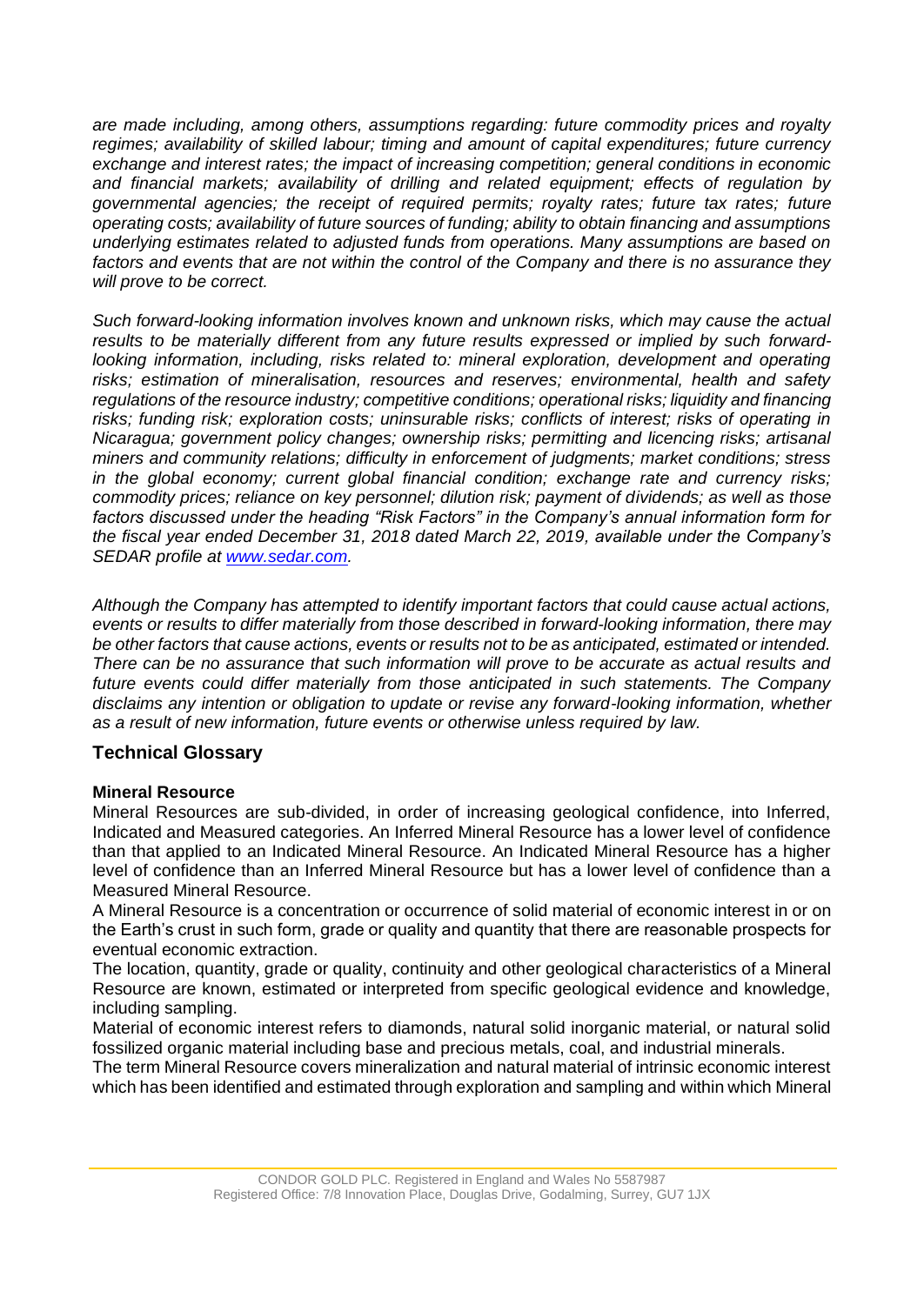Reserves may subsequently be defined by the consideration and application of Modifying Factors. The phrase 'reasonable prospects for eventual economic extraction' implies a judgment by the Qualified Person in respect of the technical and economic factors likely to influence the prospect of economic extraction. The Qualified Person should consider and clearly state the basis for determining that the material has reasonable prospects for eventual economic extraction. Assumptions should include estimates of cutoff grade and geological continuity at the selected cutoff, metallurgical recovery, smelter payments, commodity price or product value, mining and processing method and mining, processing and general and administrative costs. The Qualified Person should state if the assessment is based on any direct evidence and testing.

Interpretation of the word 'eventual' in this context may vary depending on the commodity or mineral involved. For example, for some coal, iron, potash deposits and other bulk minerals or commodities, it may be reasonable to envisage 'eventual economic extraction' as covering time periods in excess of 50 years. However, for many gold deposits, application of the concept would normally be restricted to perhaps 10 to 15 years, and frequently to much shorter periods of time.

#### **Inferred Mineral Resource**

An Inferred Mineral Resource is that part of a Mineral Resource for which quantity and grade or quality are estimated on the basis of limited geological evidence and sampling. Geological evidence is sufficient to imply but not verify geological and grade or quality continuity.

An Inferred Mineral Resource has a lower level of confidence than that applying to an Indicated Mineral Resource and must not be converted to a Mineral Reserve. It is reasonably expected that the majority of Inferred Mineral Resources could be upgraded to Indicated Mineral Resources with continued exploration.

An Inferred Mineral Resource is based on limited information and sampling gathered through appropriate sampling techniques from locations such as outcrops, trenches, pits, workings and drill holes. Inferred Mineral Resources must not be included in the economic analysis, production schedules, or estimated mine life in publicly disclosed Pre- Feasibility or Feasibility Studies, or in the Life of Mine plans and cash flow models of developed mines. Inferred Mineral Resources can only be used in economic studies as provided under NI 43-101.

There may be circumstances, where appropriate sampling, testing, and other measurements are sufficient to demonstrate data integrity, geological and grade/quality continuity of a Measured or Indicated Mineral Resource, however, quality assurance and quality control, or other information may not meet all industry norms for the disclosure of an Indicated or Measured Mineral Resource. Under these circumstances, it may be reasonable for the Qualified Person to report an Inferred Mineral Resource if the Qualified Person has taken steps to verify the information meets the requirements of an Inferred Mineral Resource.

#### **Indicated Mineral Resource**

An Indicated Mineral Resource is that part of a Mineral Resource for which quantity, grade or quality, densities, shape and physical characteristics are estimated with sufficient confidence to allow the application of Modifying Factors in sufficient detail to support mine planning and evaluation of the economic viability of the deposit.

Geological evidence is derived from adequately detailed and reliable exploration, sampling and testing and is sufficient to assume geological and grade or quality continuity between points of observation.

An Indicated Mineral Resource has a lower level of confidence than that applying to a Measured Mineral Resource and may only be converted to a Probable Mineral Reserve.

Mineralization may be classified as an Indicated Mineral Resource by the Qualified Person when the nature, quality, quantity and distribution of data are such as to allow confident interpretation of the geological framework and to reasonably assume the continuity of mineralization. The Qualified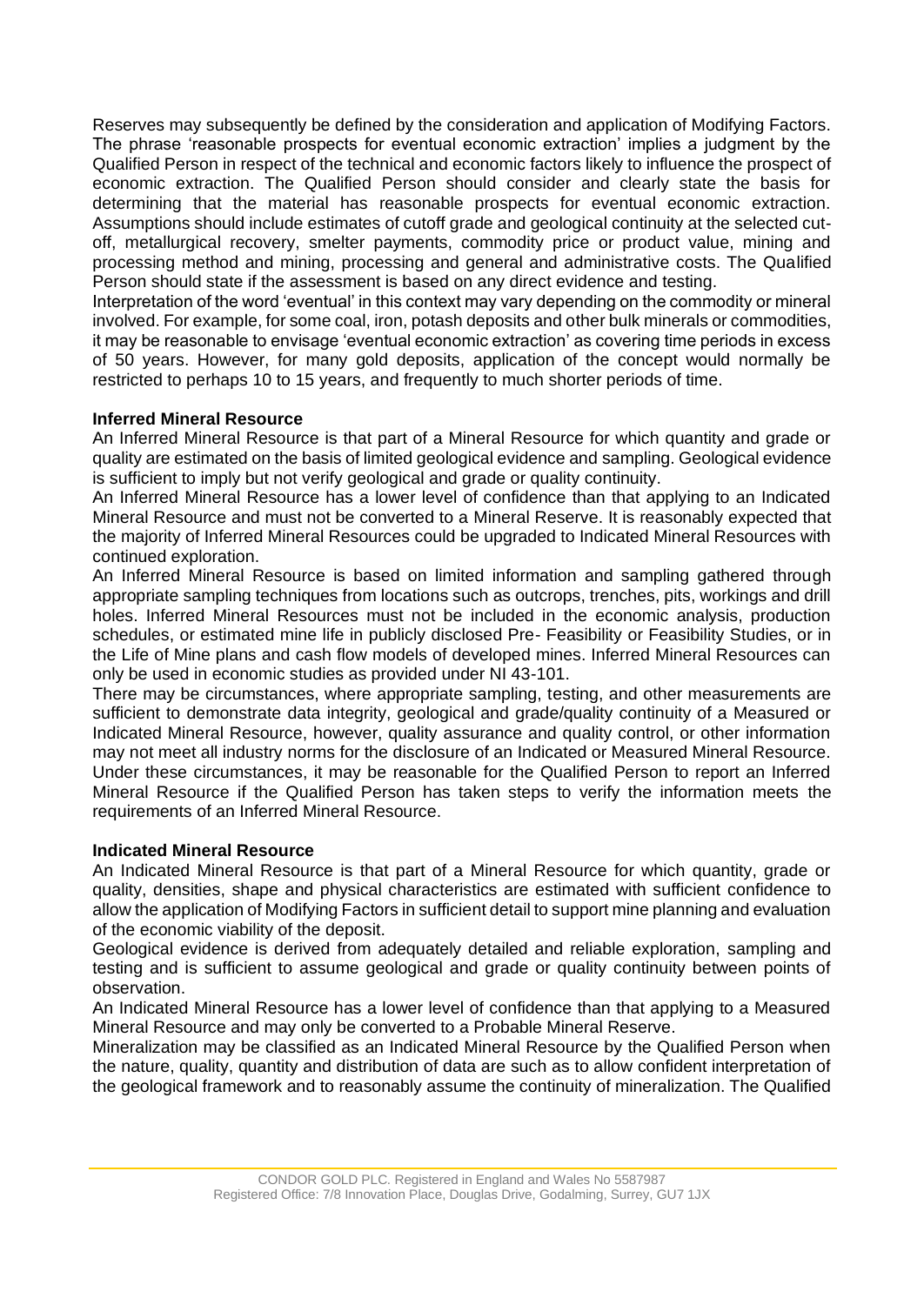Person must recognize the importance of the Indicated Mineral Resource category to the advancement of the feasibility of the project. An Indicated Mineral Resource estimate is of sufficient quality to support a Pre-Feasibility Study which can serve as the basis for major development decisions.

#### **Mineral Reserve**

Mineral Reserves are sub-divided in order of increasing confidence into Probable Mineral Reserves and Proven Mineral Reserves. A Probable Mineral Reserve has a lower level of confidence than a Proven Mineral Reserve.

A Mineral Reserve is the economically mineable part of a Measured and/or Indicated Mineral Resource. It includes diluting materials and allowances for losses, which may occur when the material is mined or extracted and is defined by studies at Pre-Feasibility or Feasibility level as appropriate that include application of Modifying Factors. Such studies demonstrate that, at the time of reporting, extraction could reasonably be justified.

The reference point at which Mineral Reserves are defined, usually the point where the ore is delivered to the processing plant, must be stated. It is important that, in all situations where the reference point is different, such as for a saleable product, a clarifying statement is included to ensure that the reader is fully informed as to what is being reported.

The public disclosure of a Mineral Reserve must be demonstrated by a Pre-Feasibility Study or Feasibility Study.

Mineral Reserves are those parts of Mineral Resources which, after the application of all mining factors, result in an estimated tonnage and grade which, in the opinion of the Qualified Person(s) making the estimates, is the basis of an economically viable project after taking account of all relevant Modifying Factors. Mineral Reserves are inclusive of diluting material that will be mined in conjunction with the Mineral Reserves and delivered to the treatment plant or equivalent facility. The term 'Mineral Reserve' need not necessarily signify that extraction facilities are in place or operative or that all governmental approvals have been received. It does signify that there are reasonable expectations of such approvals.

'Reference point' refers to the mining or process point at which the Qualified Person prepares a Mineral Reserve. For example, most metal deposits disclose mineral reserves with a "mill feed" reference point. In these cases, reserves are reported as mined ore delivered to the plant and do not include reductions attributed to anticipated plant losses. In contrast, coal reserves have traditionally been reported as tonnes of "clean coal". In this coal example, reserves are reported as a "saleable product" reference point and include reductions for plant yield (recovery). The Qualified Person must clearly state the 'reference point' used in the Mineral Reserve estimate.

# **Probable Mineral Reserve**

A Probable Mineral Reserve is the economically mineable part of an Indicated, and in some circumstances, a Measured Mineral Resource. The confidence in the Modifying Factors applying to a Probable Mineral Reserve is lower than that applying to a Proven Mineral Reserve.

The Qualified Person(s) may elect, to convert Measured Mineral Resources to Probable Mineral Reserves if the confidence in the Modifying Factors is lower than that applied to a Proven Mineral Reserve. Probable Mineral Reserve estimates must be demonstrated to be economic, at the time of reporting, by at least a Pre-Feasibility Study.

# **Pre-Feasibility Study (Preliminary Feasibility Study)**

The CIM Definition Standards requires the completion of a Pre-Feasibility Study as the minimum prerequisite for the conversion of Mineral Resources to Mineral Reserves.